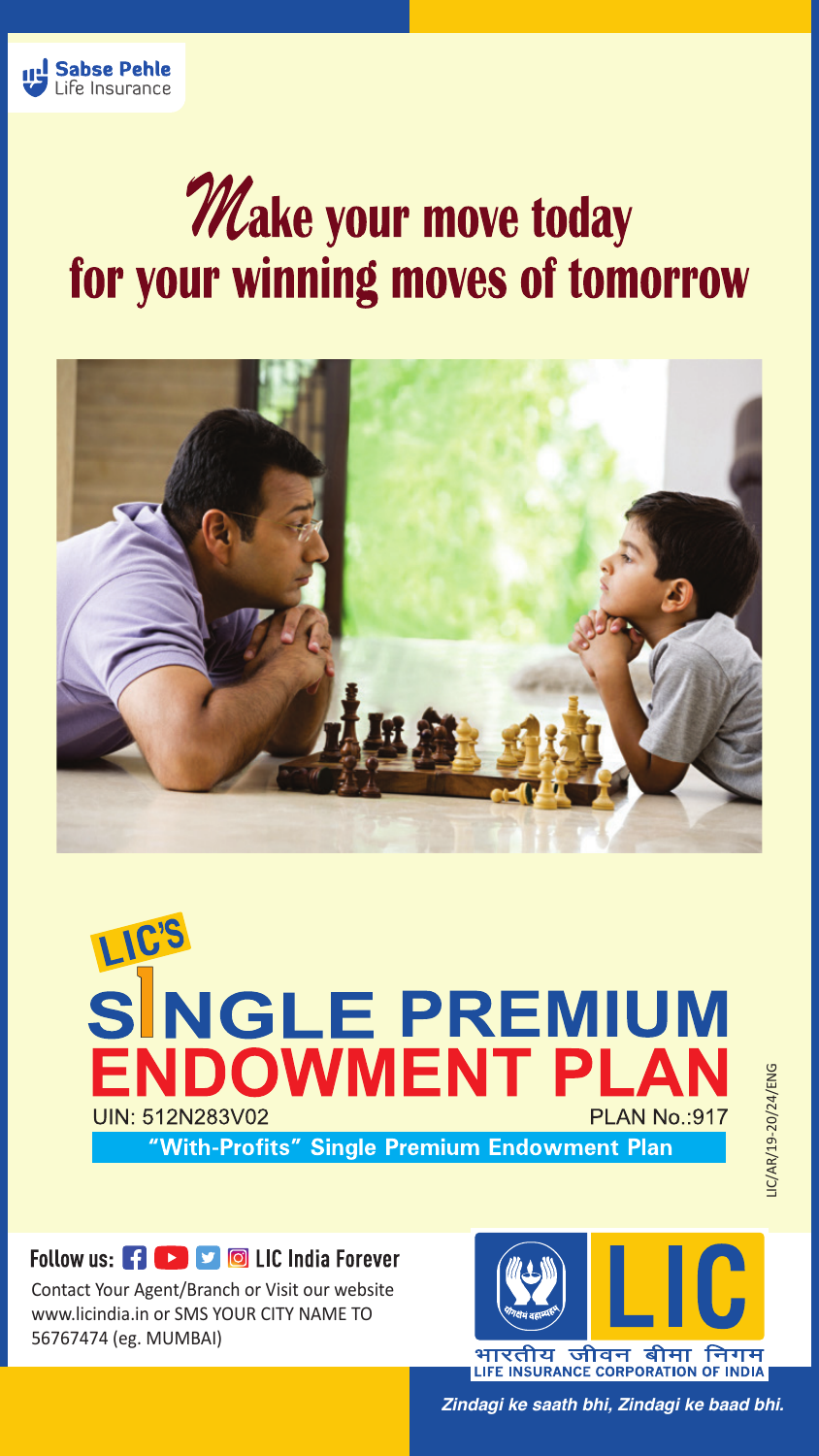## **LIC's SINGLE PREMIUM ENDOMENT PLAN (UIN: 512N283V02)**

(A Non-Linked, Participating, Individual Life Assurance Savings Plan)

## **Introduction:**

LIC's Single Premium Endowment Plan is a Non linked, Participating, Individual, Life Assurance, savings plan which offers an attractive combination of savings and protection features. The premium is paid in lump sum at the outset of the policy. This combination provides financial protection against death during the policy term with the provision of payment of lumpsum at the end of the selected policy term in case of his/her survival. This plan also takes care of liquidity needs through its loan facility.

## **1. Benefits:**

### **A. Death Benefit:**

- **a) On death during the policy term before the date of commencement of risk:** Return of single premium (excluding taxes, extra premium and rider premiums if any), without interest.
- **b) On death during the policy term after the date of commencement of risk:** Sum Assured along with vested Simple Reversionary Bonuses and Final Additional Bonus, if any. Where, **"Sum Assured on Death"** is defined as higher of Basic Sum Assured or 1.25 times of Single premium (excluding taxes, extra premium and rider premiums, if any).

#### **B. Maturity Benefit:**

 **On Life Assured surviving the policy term,** Sum Assured on Maturity, along with vested Simple Reversionary Bonuses and Final Additional Bonus if any, shall be payable. Where **" Sum Assured on Maturity"** is equal to Basic Sum Assured.

**C. Participation in profits:** The policy shall participate in profits of the Corporation and shall be entitled to receive Simple Reversionary Bonuses declared as per the experience of the Corporation.

Final (Additional) Bonus may also be declared under the policy in the year when the policy results into a claim either by death or maturity on such terms and conditions as may be declared by the Corporation from time to time.

The actual allocation to policyholders, out of the surplus emerging from the actuarial investigation, shall be as approved by Central Government in accordance with the provisions in this regard under LIC Act, 1956.

## **2. Eligibility Conditions and Other Restriction :**

| a) Minimum entry age                                                          | 90 days (completed)         |
|-------------------------------------------------------------------------------|-----------------------------|
| b) Maximum entry age                                                          | 65 years (nearest birthday) |
| c) Maximum maturity age                                                       | 75 years (nearest birthday) |
| d) Minimum policy term                                                        | 10 years                    |
| e) Minimum age at maturity                                                    | 18 years (completed)        |
| f) Maximum policy term                                                        | 25 years                    |
| g) Minimum Sum Assured                                                        | ₹ 50,000                    |
| h) Maximum Sum assured Sum Assured<br>will be in multiples of ₹5 000 /- only. | No limit                    |
| i) Premium payment mode                                                       | Single Premium only         |
| $\overline{2}$                                                                |                             |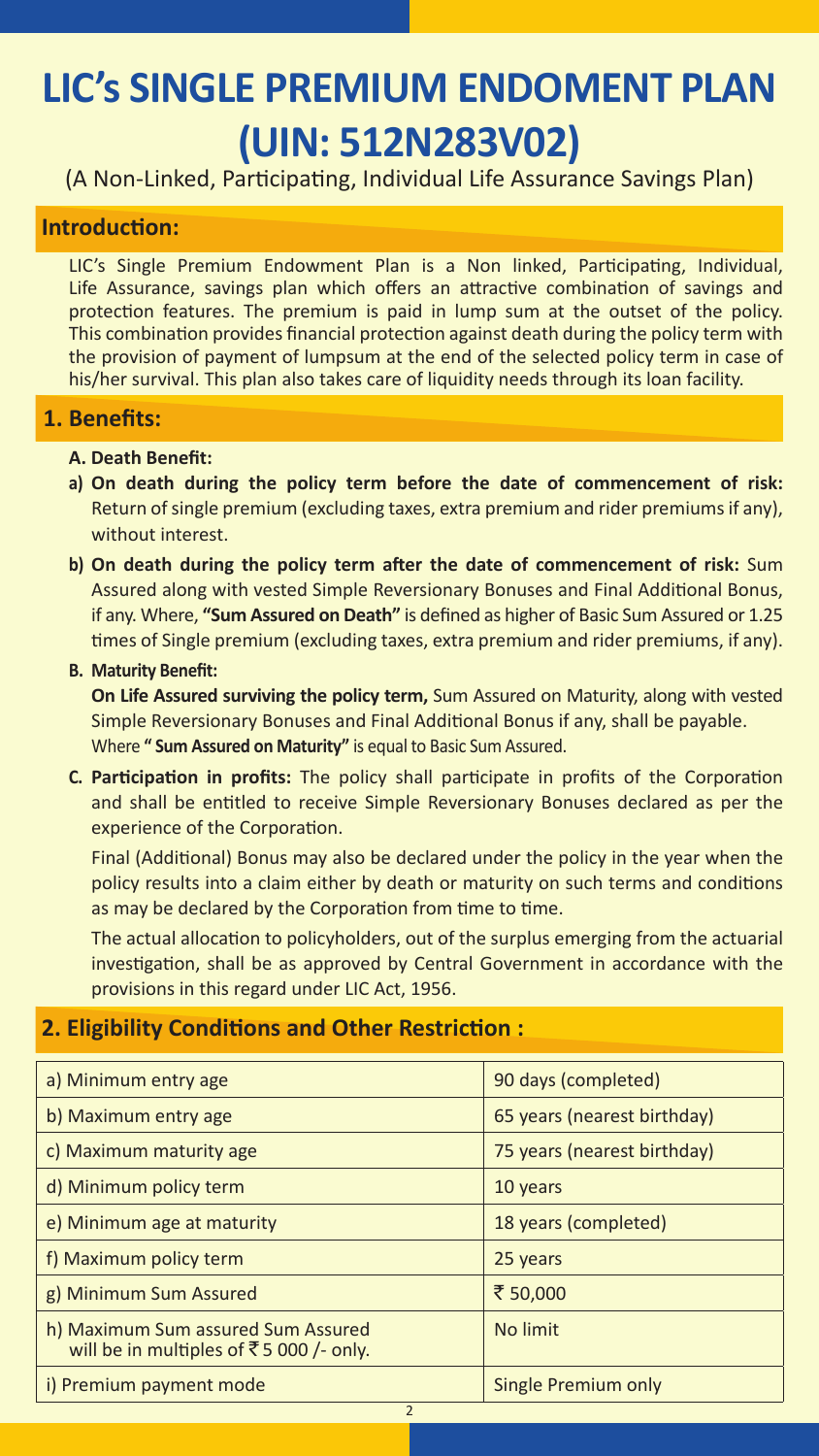**Date of Commencement of risk:** In case the age of Life Assured at entry is less than 8 years, risk under this plan will commence either 2 years from the date of commencement or from the policy anniversary coinciding with or immediately following the attainment of 8 years of age, whichever is earlier. For those aged 8 years or more, risk will commence immediately.

## **3. Options Available :**

### **I. Rider Benefits:**

 The following two optional riders are available under this plan by payment of additional premium.

**a. LIC's Accidental Death and Disability Benefit Rider (UIN: 512B209V02)** This rider is available at inception of the policy only. If this rider is opted for, in case of accidental death, the Accident Benefit Rider Sum Assured will be payable in lumpsum. In case of accidental disability arising due to accident (within 180 days from the date of accident), an amount equal to the Accident Benefit Sum Assured will be paid in equal monthly instalments spread over 10 years.

### **b. LIC's New Term Assurance Rider (UIN: 512B210V01)**

 This rider is available at inception of the policy only. The benefit cover under this ridershall be available during the policy term.If this rider is opted for, an amount equal to Term Assurance Rider Sum Assured shall be payable on death of the Life Assured during the policy term.

 The premium for LIC's Accidental Death and Disability Benefit Rider shall not exceed 100% of premium under the base plan and the premiums under all other life insurance riders put together shall not exceed 30% of premiums under the base plan

Each of above Rider Sum Assured cannot exceed the Basic Sum Assured under the Basic plan.

For more details on the above riders, refer to the rider brochure or contact LIC's nearest Branch Office.

### **II. Settlement Option for Maturity Benefit:**

Settlement Option is an option to receive Maturity Benefit in instalments over the chosen period of 5 or 10 or 15 years instead of lumpsum amount. This option can be exercised by the Policyholder during minority of the Life Assured or by Life Assured aged 18 years and above, for full or part of Maturity proceeds payable under the policy. The amount opted for by the Policyholder/Life Assured (ie. Net Claim Amount) can be either in absolute value or as a percentage of the total claim proceeds payable.

The instalments shall be paid in advance at yearly or half-yearly or quarterly or monthly intervals, as opted for, subject to minimum instalment amount for different mode of payments being as under:

| Mode of Instalment payment | <b>Minimum instalment amount</b> |  |  |  |  |
|----------------------------|----------------------------------|--|--|--|--|
| <b>Monthly</b>             | ₹ 5,000/-                        |  |  |  |  |
| Quarterly                  | ₹15,000/-                        |  |  |  |  |
| Half-Yearly                | ₹ 25,000/-                       |  |  |  |  |
| Yearly                     | ₹ 50,000/-                       |  |  |  |  |

If the Net Claim Amount is less than the required amount to provide the minimum instalment amount as per the option exercised by the Policyholder/Life Assured, the claim proceeds shall be paid in lumpsum only.

The interest rates applicable for arriving at the instalment payments under Settlement Option shall be as fixed by the Corporation from time to time.

 For exercising the Settlement Option against Maturity Benefit, the Policyholder/Life Assured shall be required to exercise option for payment of net claim amount in instalments at least 3 months before the due date of maturity.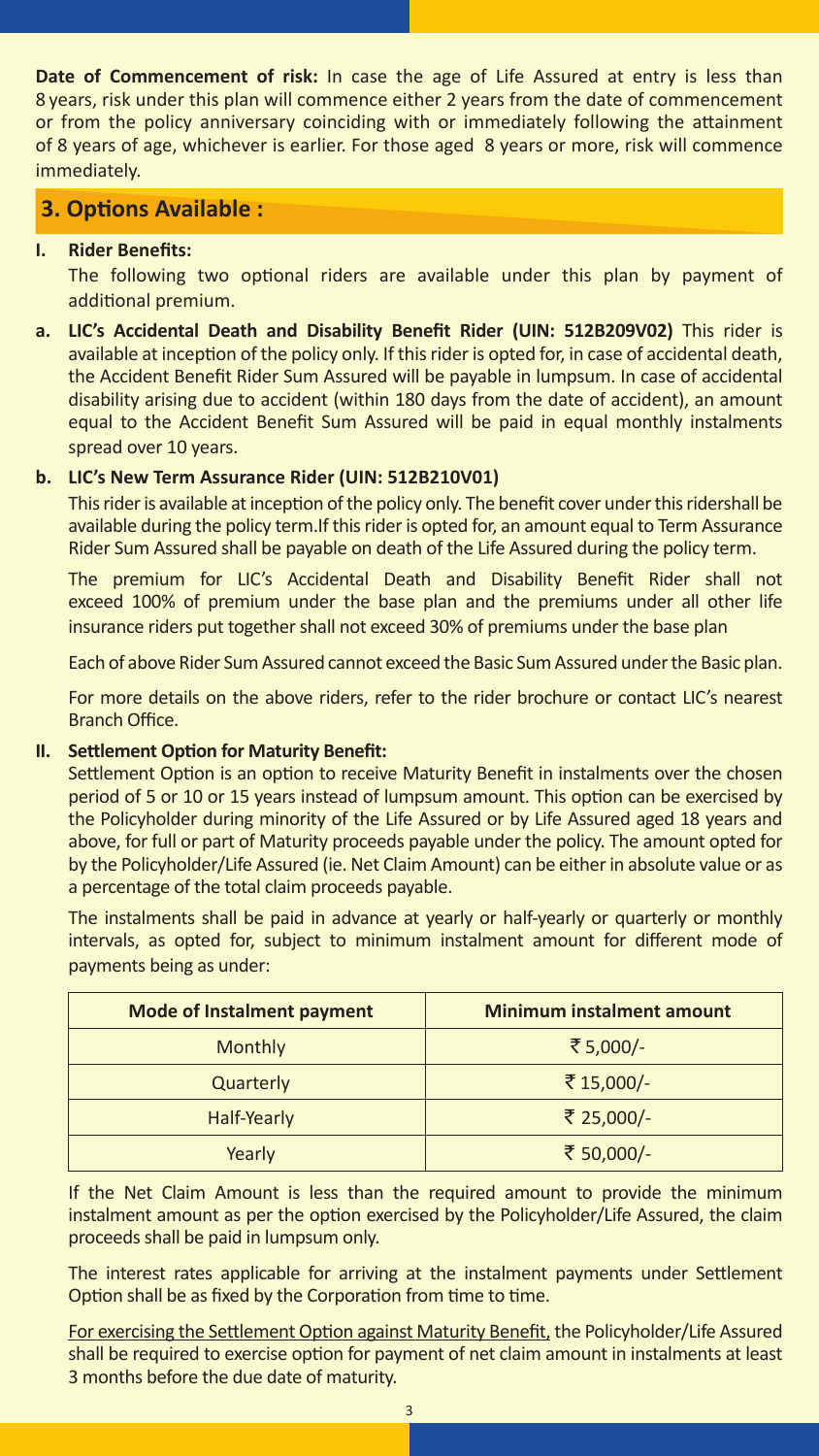The first payment will be made on the date of maturity and thereafter, based on the mode of instalment payment opted for by the policyholder, every month or three months or six months or annually from the date of maturity, as the case may be.

## **After the commencement of Instalment payments under Settlement Option:**

- a. If a Life Assured, who has exercised Settlement Option against Maturity Benefit, desires to withdraw this option and commute the outstanding instalments, the same shall be allowed on receipt of written request from the Life Assured. In such case, the lump sum amount which is higher of the following shall be paid and policy shall terminate,
	- discounted value of all the future instalments due; or
	- (the original amount for which settlement option was exercised) less (sum of total instal ments already paid).
- b. The interest rates applicable for discounting the future instalment payments shall be as fixed by the Corporation from time to time.
- c. After the Date of Maturity, in case of death of the Life Assured, who has exercised Settlement Option, the outstanding instalments will continue to be paid to the nomine easper the option exercised by the Life Assured and no alteration whatsoever shall be allowed to be made by the nominee.

### **III. Option to take Death Benefit in instalments:**

This is an option to receive death benefit in instalments over the chosen period of 5 or 10 or 15 years instead of lump sum amount. This option can be exercised by the Policyholder during minority of the Life Assured or by Life Assured aged 18 years and above, during his/ her life time; for full or part of Death benefits payable under the policy. The amount opted for by the Policyholder/Life Assured (ie. Net Claim Amount) can be either in absolute value or as a percentage of the total claim proceeds payable.

The instalments shall be paid in advance at yearly or half-yearly or quarterly or monthly intervals, as opted for, subject to minimum instalment amount for different modes of payments being as under:

| <b>Mode of Instalment payment</b> | <b>Minimum instalment amount</b> |
|-----------------------------------|----------------------------------|
| Monthly                           | ₹ 5,000/-                        |
| Quarterly                         | ₹15,000/-                        |
| Half-Yearly                       | ₹ 25,000/-                       |
| Yearly                            | ₹ 50,000/-                       |

If the Net Claim Amount is less than the required amount to provide the minimum instalment amount as per the option exercised by the Policyholder/Life Assured, the claim proceeds shall be paid in lumpsum only.

The interest rates applicable for arriving at the instalment payments under this option shall be as fixed by the Corporation from time to time.

For exercising option to take Death Benefit in instalments, the Policyholder during minority of the Life Assured or the Life Assured, if major, can exercise this option during his/her lifetime while in currency of the policy, specifying the period of Instalment payment and net claim amount for which the option is to be exercised. The death claim amount shall then be paid to the nominee as per the option exercised by the Policyholder/Life Assured and no alteration, whatsoever, shall be allowed to be made by the nominee.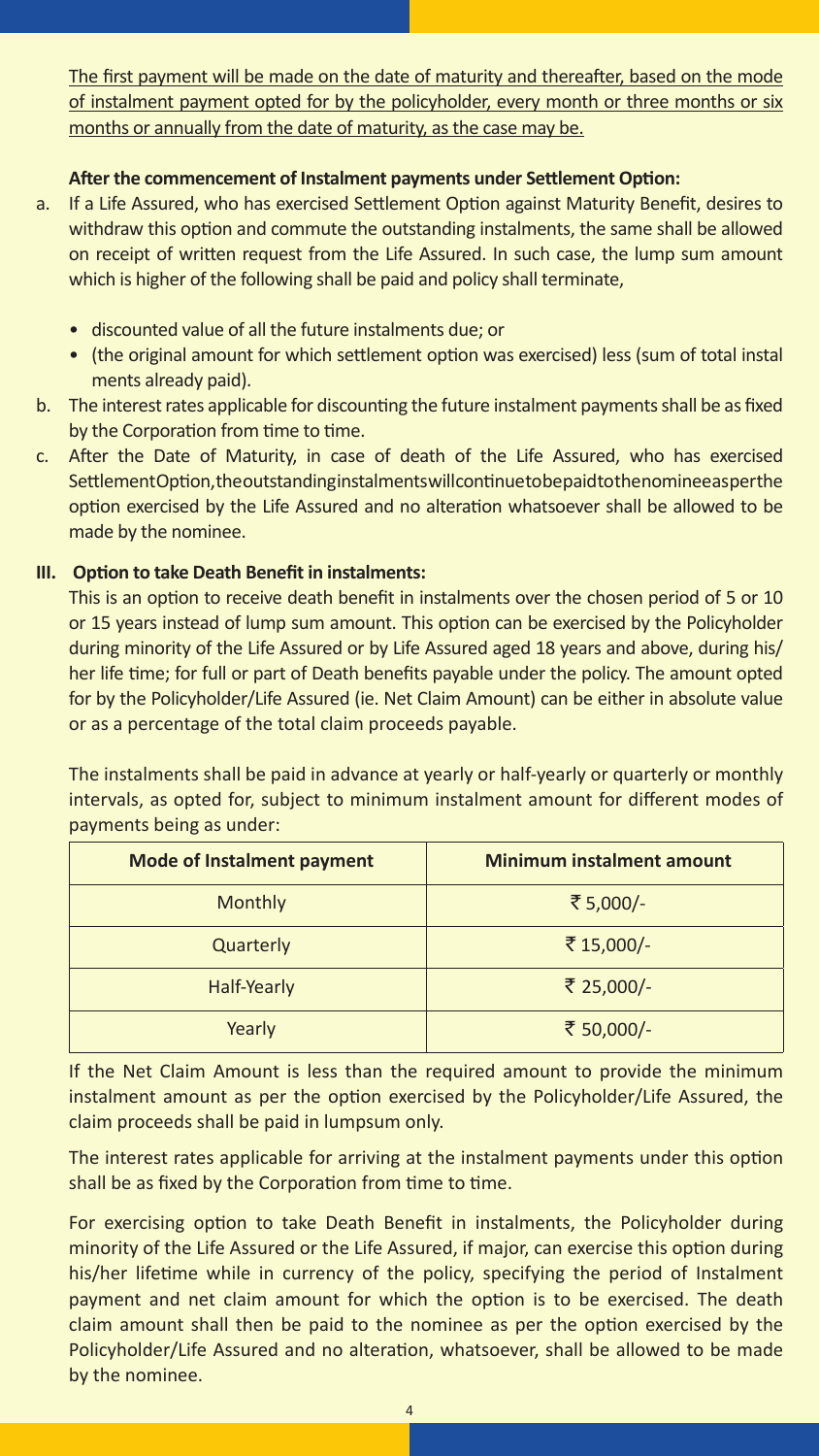## **4. Sample Illustrative Premium:**

The sample illustrative annual premiums for Basic Sum Assured of  $\bar{c}1$  Lakh for Standard lives are as under:

| Single Premium per 1000 Sum Assured |             |            |            |  |  |  |  |  |  |
|-------------------------------------|-------------|------------|------------|--|--|--|--|--|--|
|                                     | <b>Term</b> |            |            |  |  |  |  |  |  |
| Age (Nearest birthday)              | 15          | 25         | 35         |  |  |  |  |  |  |
| 10                                  | 73,890/-    | $62,230/-$ | $44,510/-$ |  |  |  |  |  |  |
| 20                                  | 73,960/-    | $62,355/-$ | $44,785/-$ |  |  |  |  |  |  |
| 30                                  | 73,995/-    | $62,460/-$ | $45,290/-$ |  |  |  |  |  |  |
| 40                                  | $74,175/-$  | $62,965/-$ | $47,035/-$ |  |  |  |  |  |  |
| 50                                  | 74,805/-    | $64,425/-$ | $50,935/-$ |  |  |  |  |  |  |
| 60                                  | $75,950/-$  | $67,060/-$ |            |  |  |  |  |  |  |

## **5. Rebate For High Sum Assured:**

#### **High Sum Assured Rebates**

| Sum Assured (S.A)    | Rebate (Rs.) |
|----------------------|--------------|
| 50,000 to 95,000     | Nil          |
| 1,00,000 to 1,95,000 | 18% S.A.     |
| 2,00,000 to 2,95,000 | 25% S.A.     |
| 3,00,000 and above   | 30% S.A.     |

## **6. Policy Loan :**

Loan can be availed under this plan any time after completion of one policy year. The loan shall be equal to 90% of the surrender value as on date of sanction of loan.

The interest rate to be charged for policy loan and as applicable for entire term of the loan shall be determined at periodic intervals. The applicable interest rate shall be as declared by the Corporation based on the method approved by the IRDAI.

Any loan outstanding along with interest shall be recovered from the claim proceeds at the time of exit.

## **7. Surrender :**

The policy can be surrendered at any time during the policy year. On surrender of the policy, the Corporation shall pay the Surrender Value equal to higher of Guaranteed Surrender Value or Special Surrender Value.

The Special Surrender Value is reviewable and shall be determined by the Corporation from time to time subject to prior approval of IRDAI The Guaranteed Surrender Value allowable shall be as under:

- First year: 75% of the Single premium
- Thereafter: 90% of the Single premium .

Single premium referred above shall not include taxes, extra premium & rider premium(s) if any.

In addition, the surrender value of vested simple reversionary bonuses, if any, shall also be payable, which is equal to vested bonuses multiplied by the Guaranteed surrender value factor applicable to vested bonuses. These factors will depend on the policy term and policy year in which the policy is surrendered and are as specified below: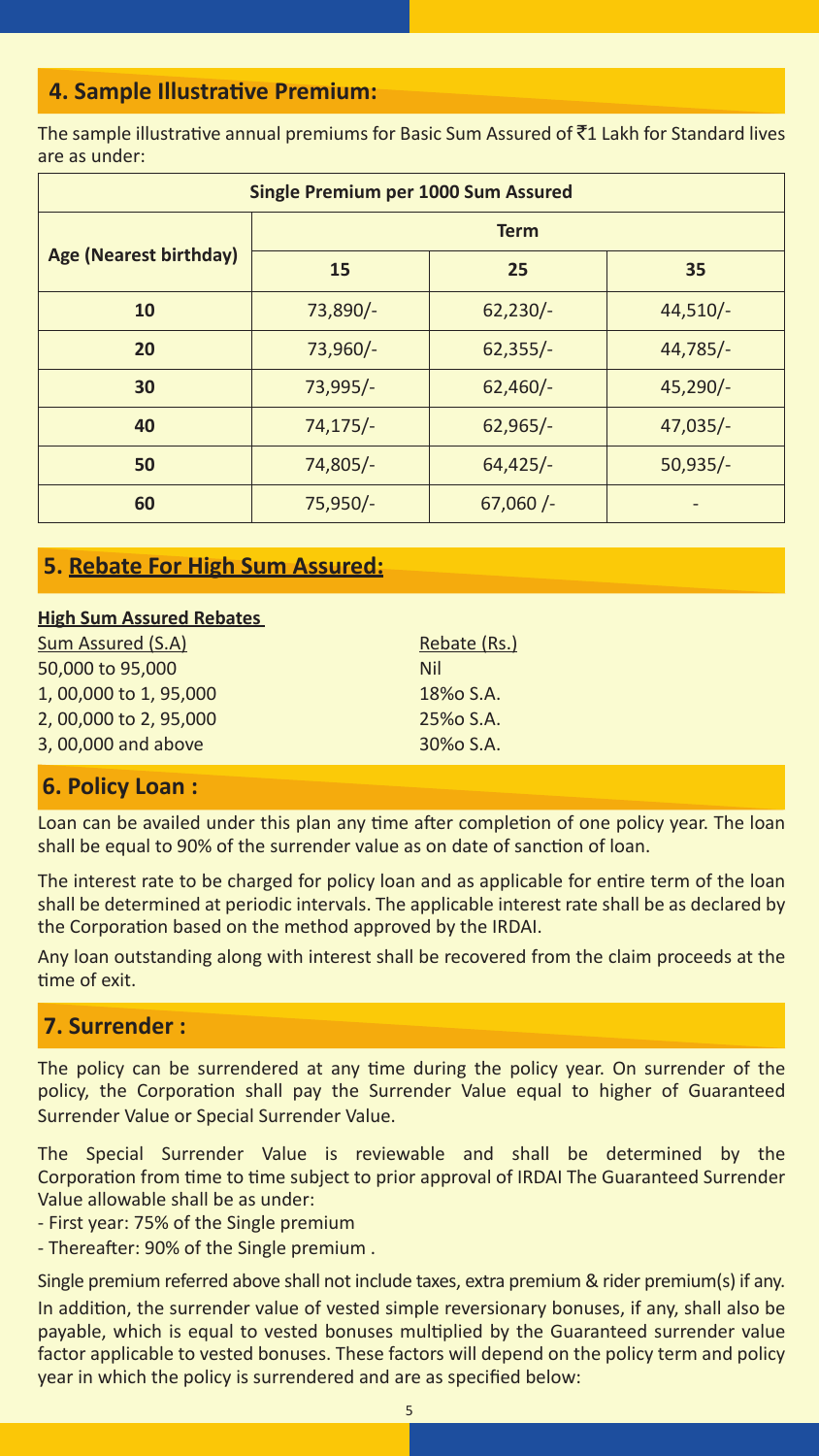|                                                                    |             | 25             | 14.94%         | 15.13%                  | 15.28%   | 15.42% | 15.55%         | 15.72%  | 15.93%         | 16.22%   | 16.58%   | 17.03%   | 17.58% |
|--------------------------------------------------------------------|-------------|----------------|----------------|-------------------------|----------|--------|----------------|---------|----------------|----------|----------|----------|--------|
|                                                                    |             | 24             | 15.13%         | 15.28%                  | 15.42%   | 15.55% | 15.72%         | 15.93%  | 16.22%         | 16.58%   | 17.03%   | 17.58%   | 17.58% |
|                                                                    |             | 23             | 15.28%         | 15.42%                  | 15.55%   | 15.72% | 15.93%         | 16.22%  | 16.58%         | 17.03%   | 17.58%   | 17.58%   | 17.66% |
|                                                                    |             | 22             | 15.42%         | 15.55%                  | 15.72%   | 15.93% | 16.22%         | 16.58%  | 17.03%         | 17.58%   | 17.58%   | 17.66%   | 17.85% |
|                                                                    |             | 21             | 15.55%         | 15.72%                  | 15.93%   | 16.22% | 16.58%         | 17.03%  | 17.58%         | 17.58%   | 17.66%   | 17.85%   | 18.16% |
|                                                                    |             | 20             | 15.72%         | 15.93%                  | 16.22%   | 16.58% | 17.03%         | 17.58%  | 17.58%         | 17.66%   | 17.85%   | 18.16%   | 18.60% |
|                                                                    |             | $\overline{0}$ | 15.93%         | 16.22%                  | 16.58%   | 17.03% | 17.58%         | 17.58%  | 17.66%         | 17.85%   | 18.16%   | 18.60%   | 19.18% |
|                                                                    | Policy Term | 18             | 16.22%         | 16.58%                  | 17.03%   | 17.58% | 17.58%         | 17.66%  | 17.85%         | 18.16%   | 18.60%   | 19.18%   | 19.93% |
|                                                                    |             | 17             | 16.58%         | 17.03%                  | 17.58%   | 17.58% | 17.66%         | 17.85%  | 18.16%         | 18.60%   | 19.18%   | 19.93%   | 20.85% |
|                                                                    |             | $\frac{1}{6}$  | 17.03%         | 17.58%                  | 17.58%   | 17.66% | 17.85%         | 18.16%  | 18.60%         | 19.18%   | 19.93%   | 20.85%   | 21.99% |
| Surrender value factor applicable to vested bonuses (in percentage |             | 15             | 17.58%         | 17.58%                  | 17.66%   | 17.85% | 18.16%         | 18.60%  | 19.18%         | 19.93%   | 20.85%   | 21.99%   | 23.38% |
|                                                                    |             | 14             | 17.58%         | 17.66%                  | 17.85%   | 18.16% | 18.60%         | 19.18%  | 19.93%         | 20.85%   | 21.99%   | 23.38%   | 25.05% |
|                                                                    |             | 13             | 17.66%         | 17.85%                  | 18.16%   | 18.60% | 19.18%         | 19.93%  | 20.85%         | 21.99%   | 23.38%   | 25.05%   | 27.06% |
|                                                                    |             | 12             | 17.85%         | 18.16%                  | 18.60%   | 19.18% | 19.93%         | 20.85%  | 21.99%         | 23.38%   | 25.05%   | 27.06%   | 30.00% |
|                                                                    |             | $\Xi$          | 18.16%         | 18.60%                  | 19.18%   | 19.93% | 20.85%         | 21.99%  | 23.38%         | 25.05%   | 27.06%   | 30.00%   | 35.00% |
|                                                                    |             | 10             | 18.60%         | 19.18%                  | 19.93%   | 20.85% | 21.99%         | 23.38%  | 25.05%         | 27.06%   | 30.00%   | 35.00%   |        |
|                                                                    |             | Policy<br>Year | $\overline{ }$ | $\overline{\mathsf{C}}$ | $\infty$ | 4      | $\overline{5}$ | $\circ$ | $\overline{ }$ | $\infty$ | $\sigma$ | $\Omega$ | 11     |

6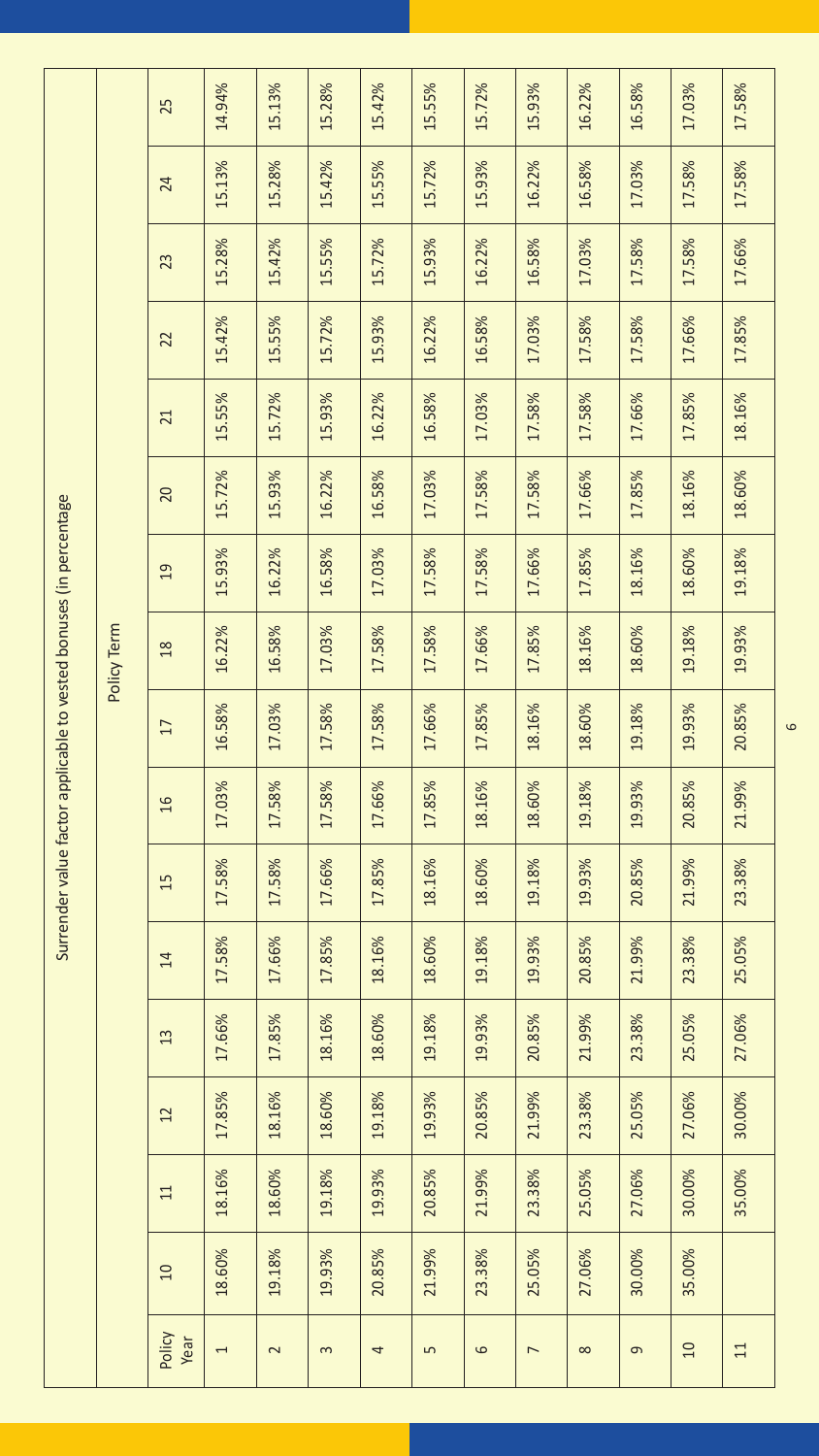| 17.58% | 17.66% | 17.85% | 18.16% | 18.60% | 19.18% | 19.93%        | 20.85%         | 21.99% | 23.38% | 25.05% | 27.06% | 30.00% | 35.00% |
|--------|--------|--------|--------|--------|--------|---------------|----------------|--------|--------|--------|--------|--------|--------|
| 17.66% | 17.85% | 18.16% | 18.60% | 19.18% | 19.93% | 20.85%        | 21.99%         | 23.38% | 25.05% | 27.06% | 30.00% | 35.00% |        |
| 17.85% | 18.16% | 18.60% | 19.18% | 19.93% | 20.85% | 21.99%        | 23.38%         | 25.05% | 27.06% | 30.00% | 35.00% |        |        |
| 18.16% | 18.60% | 19.18% | 19.93% | 20.85% | 21.99% | 23.38%        | 25.05%         | 27.06% | 30.00% | 35.00% |        |        |        |
| 18.60% | 19.18% | 19.93% | 20.85% | 21.99% | 23.38% | 25.05%        | 27.06%         | 30.00% | 35.00% |        |        |        |        |
| 19.18% | 19.93% | 20.85% | 21.99% | 23.38% | 25.05% | 27.06%        | 30.00%         | 35.00% |        |        |        |        |        |
| 19.93% | 20.85% | 21.99% | 23.38% | 25.05% | 27.06% | 30.00%        | 35.00%         |        |        |        |        |        |        |
| 20.85% | 21.99% | 23.38% | 25.05% | 27.06% | 30.00% | 35.00%        |                |        |        |        |        |        |        |
| 21.99% | 23.38% | 25.05% | 27.06% | 30.00% | 35.00% |               |                |        |        |        |        |        |        |
| 23.38% | 25.05% | 27.06% | 30.00% | 35.00% |        |               |                |        |        |        |        |        |        |
| 25.05% | 27.06% | 30.00% | 35.00% |        |        |               |                |        |        |        |        |        |        |
| 27.06% | 30.00% | 35.00% |        |        |        |               |                |        |        |        |        |        |        |
| 30.00% | 35.00% |        |        |        |        |               |                |        |        |        |        |        |        |
| 35.00% |        |        |        |        |        |               |                |        |        |        |        |        |        |
|        |        |        |        |        |        |               |                |        |        |        |        |        |        |
|        |        |        |        |        |        |               |                |        |        |        |        |        |        |
| 12     | 13     | 14     | 15     | 16     | 17     | $\frac{8}{2}$ | $\overline{a}$ | 20     | 21     | 22     | 23     | 24     | 25     |

The Corporation may, however, pay Special Surrender Value as applicable as on date of Syrrender provided the same is higher than Guaranteed Surrender Value. The Corporation may, however, pay Special Surrender Value as applicable as on date of Syrrender provided the same is higher than Guaranteed Surrender Value.

 $\overline{\phantom{0}}$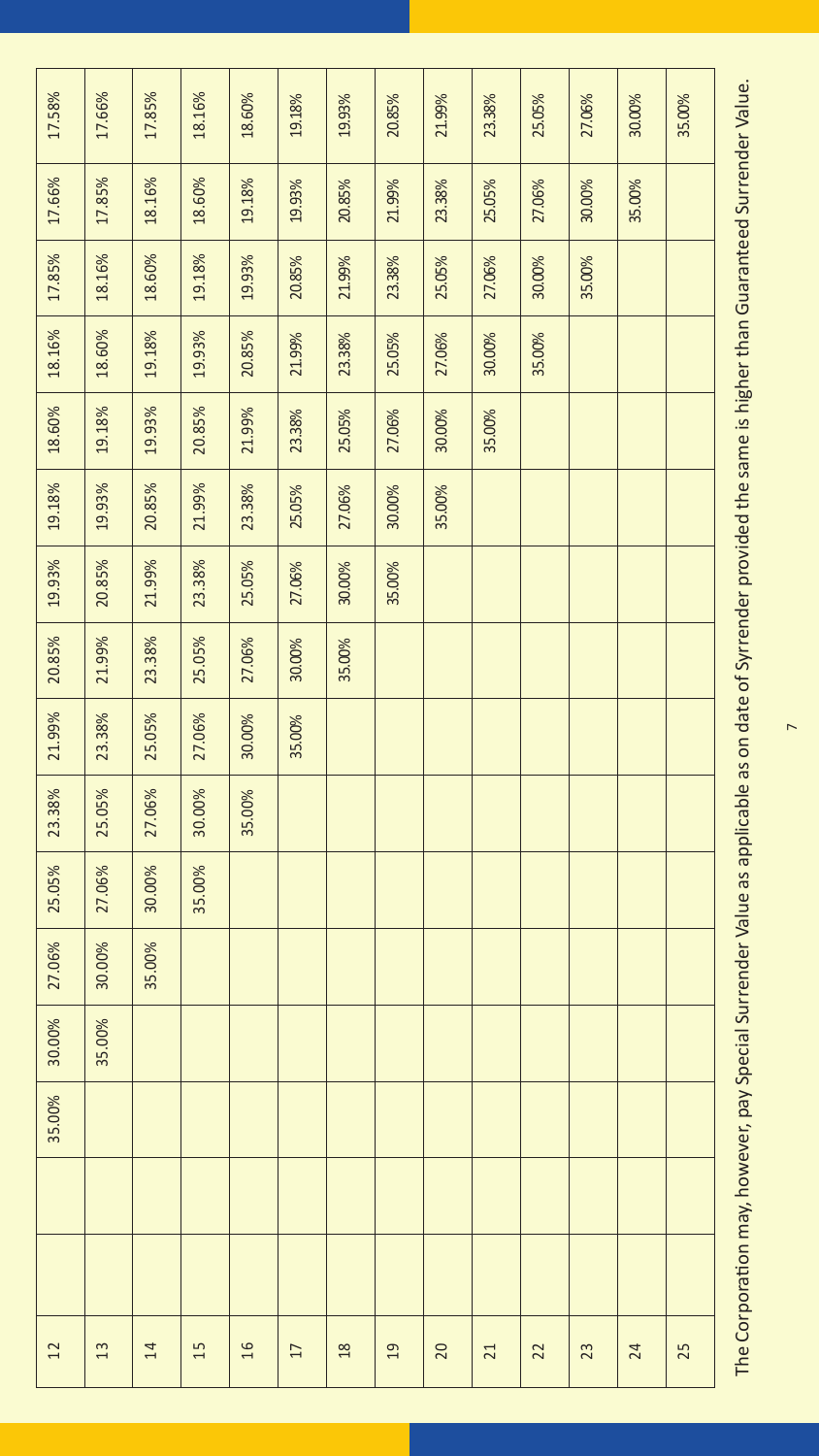## **8. Taxes:**

Statutory Taxes, if any, imposed on such insurance plans by the Govt. of India or any other constitutional Tax Authority of India shall be as per the Tax laws and the rate of tax as applicable from time to time.

The amount of applicable taxes, as per the prevailing rates, shall be payable by the policyholder on the single premium including extra premium & rider premium(s), if any, which shall be collected over and above in addition to the premiums payable by the policyholder. The amount of Tax paid shall not be considered for the calculation of benefits payable under the plan.

Regarding Income tax benefits/implications on premium paid and benefits payable under this plan, please consult your tax advisor for details.

## **9. Free-look period:**

If the policyholder is not satisfied with the "Terms and Conditions" of the policy, the policy may be returned to the Corporation within 15 days from the date of receipt of the policy stating the reason of objections. On receipt of the same the Corporation shall cancel the policy and return the amount of single premium deposited after deducting the proportionate risk premium (for the base plan & rider(s) if any) for the period of cover, expenses incurred on medical examination, special reports, if any, and stamp duty charges.

## **10. Exclusion:**

**Suicide:** The policy shall be void if the Life Assured (whether sane or insane) commits suicide at any time within 12 months from the date of commencement of risk under such case an amount which is higher of 90% of the Single Premium for Base Policy (excluding any taxes, extra premium and rider premiums other than term assurance rider premium if any) or Surrender Value available as on the date of death shall be payable. The Corporation will not entertain any other claim under this policy.

#### **BENEFIT ILLUSTRATION:**

| <b>UIN</b>                            | 512N283V02            |
|---------------------------------------|-----------------------|
| Age of Life Assured (nearer birthday) | 30 Years              |
| Policy Term (years)                   | 25 Yearly             |
| <b>Basic Sum Assured</b>              | ₹ 50,000              |
| Premium (excluding Taxes)             | ₹ 23.545              |
| Sum Assured on Death                  | ₹ 50.000              |
| <b>Sum Assured on Maturity</b>        | ₹ 50,000              |
| <b>Mode of Premium Payment</b>        | <b>Single Premium</b> |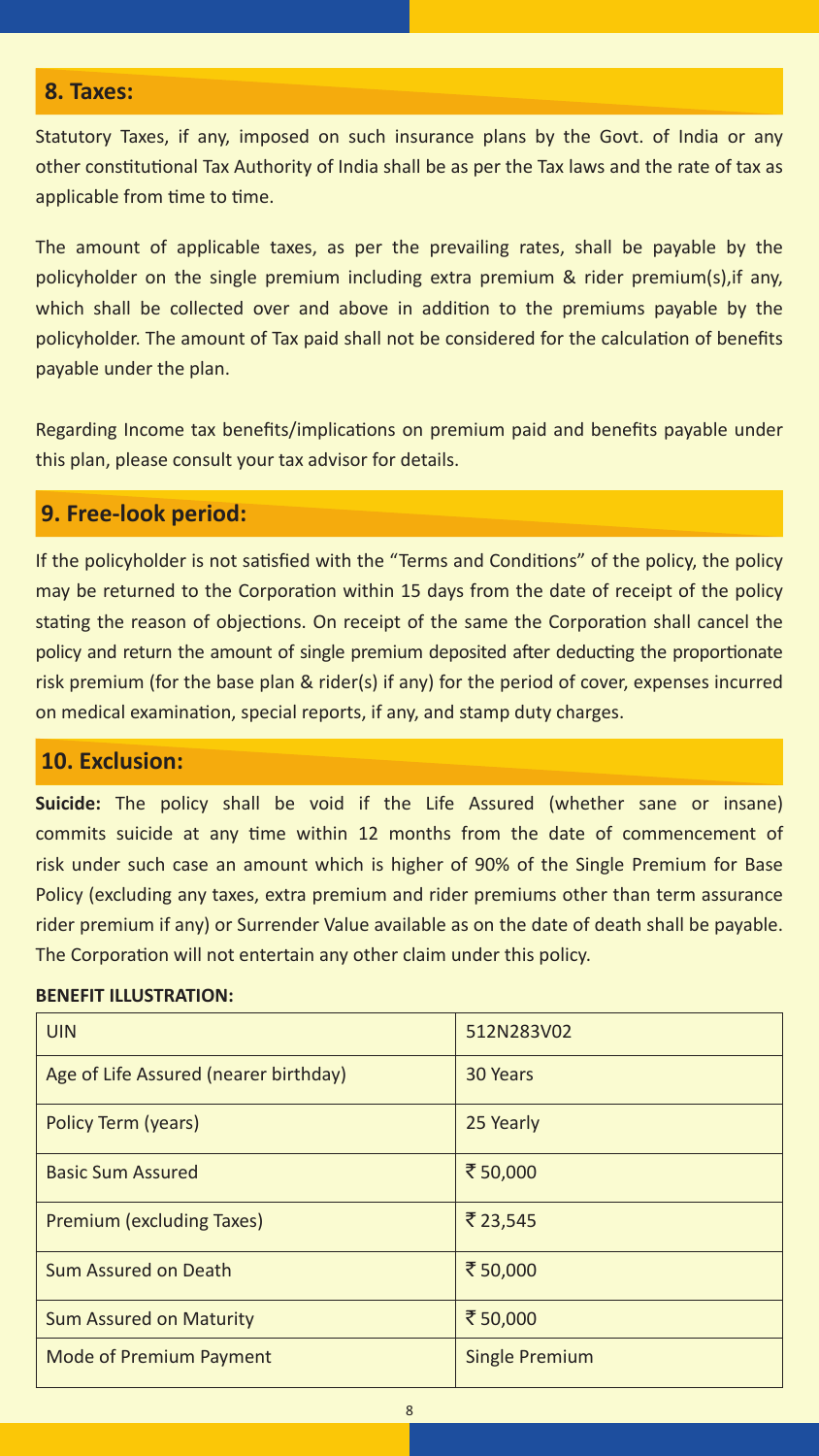(Amount in  $\bar{z}$ )

| End<br>of<br>Year | <b>Total</b><br>Premium<br>Paid<br>till end of<br>year $(\bar{z})$ | Gauranteed<br><b>Benefits</b>        |                                         | <b>Non Guaranteed</b><br><b>Benefit</b>                |        | <b>Total Death Benefit</b> |                            | <b>Total Maturity</b><br><b>Benefit</b> |                            |  |
|-------------------|--------------------------------------------------------------------|--------------------------------------|-----------------------------------------|--------------------------------------------------------|--------|----------------------------|----------------------------|-----------------------------------------|----------------------------|--|
|                   |                                                                    |                                      |                                         | <b>Reversionary Bonuses</b>                            |        |                            |                            |                                         |                            |  |
|                   |                                                                    | <b>Sum</b><br>Assured<br>on<br>Death | <b>Sum</b><br>Assured<br>on<br>Maturity | Scenario<br>Scenario<br>$\mathbf{1}$<br>$\overline{2}$ |        | Scenario<br>$\mathbf{1}$   | Scenario<br>$\overline{2}$ | Scenario<br>$\mathbf{1}$                | Scenario<br>$\overline{2}$ |  |
|                   |                                                                    | (1)                                  | (2)                                     | (3)<br>(4)                                             |        |                            |                            |                                         |                            |  |
| 5                 | 23,545                                                             | 50,000                               | $\overline{a}$                          | $\overline{0}$                                         | 9,500  | 50,000                     | 59,500                     | $\overline{a}$                          | ÷,                         |  |
| 10                | 23,545                                                             | 50,000                               | $\overline{a}$                          | $\overline{0}$                                         | 19,000 | 50,000                     | 69,000                     | -                                       | -                          |  |
| 15                | 23,545                                                             | 50,000                               | L,                                      | $\mathbf 0$                                            | 28,500 | 50,000                     | 78,750                     | L,                                      |                            |  |
| 20                | 23,545                                                             | 50,000                               | Ĭ.                                      | $\overline{0}$                                         | 38,000 | 50,000                     | 89,250                     | -                                       |                            |  |
| 25                | 2,3545                                                             | 50,000                               | 50 000                                  | $\bf 0$                                                | 47,500 | 50,000                     | 1,02,500                   | 50,000                                  | 1,02,500                   |  |

#### **Disclaimer:**

- i) This illustration is applicable to a standard (from medical, life style and occupation point of view) life and wherein any riders are not opted.
- ii) Some benefits are guaranteed and some benefits which are Non Guaranteed benefits with returns based on the future performance are show for two different rates of assumed future investment returns.
- iii) The Non Guaranteed benefits in above illustration calculated so that they are consistent with the Projected Investment Rate of Return assumption of 4% p.a. (Scenario 1) and 8% p.a. (Scenario 2). In other words, in preparing this benefit illustration, it is assumed that the Projected Investment Rate of Return that LICI will be able to earn throughout the term of the policy will be 4% p.a. or 8% p.a., as the case may be. The Projected Investment Rate of Return is not guaranteed and they are not the upper or lower limits of what you might get back, as the value of your policy is dependent on a number of factors including actual future investment performance.
- iv) The main objective of the illustration is that the client is able to appreciate the features of the product and the flow of benefits in different circumstances with some level of quantification.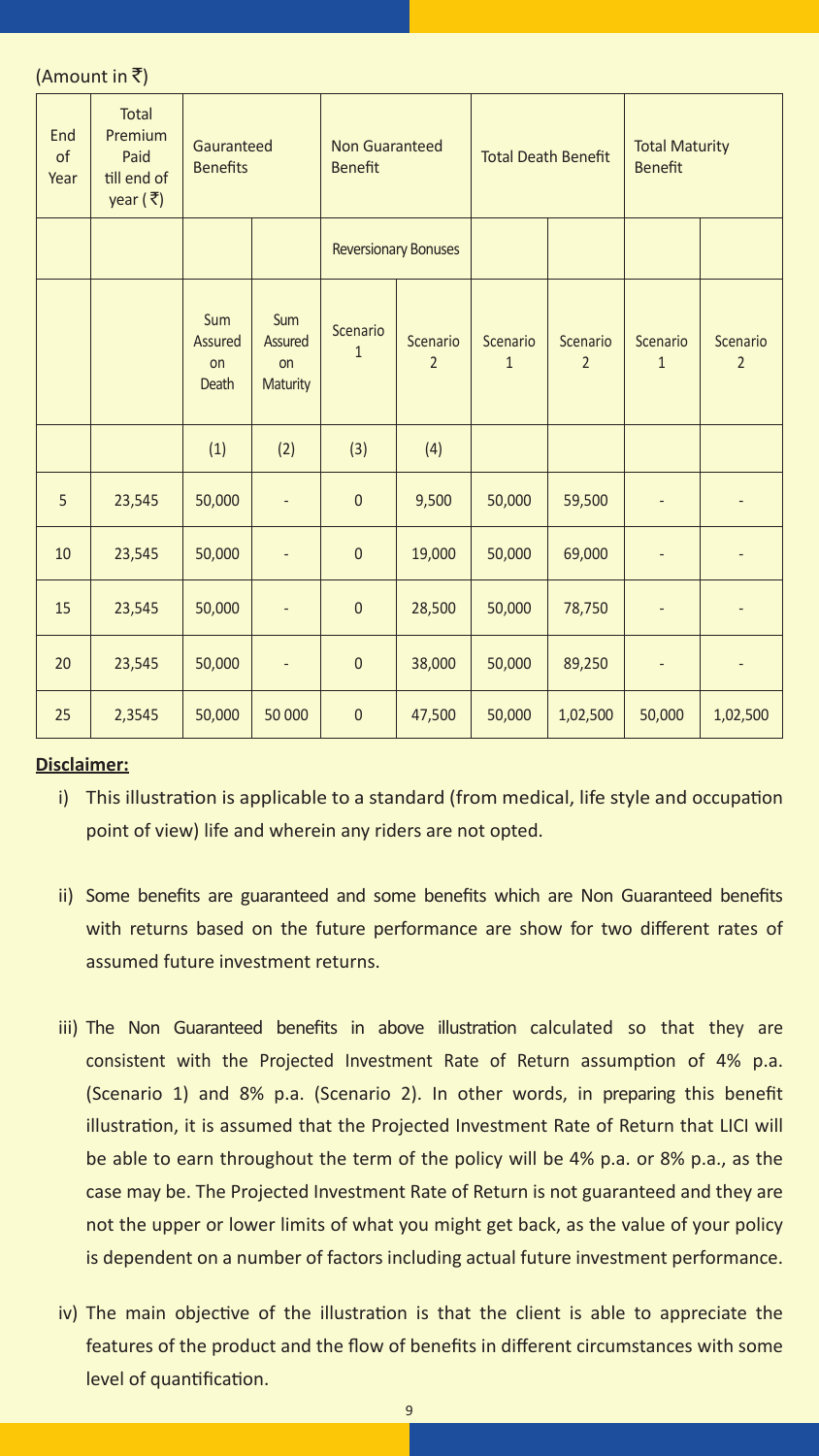#### **SECTION 45 OF INSURANCE ACT, 1938:**

The provision of Section 45 of the Insurance Act, 1938 shall be as amended from time to time. The simplified version of this provision is as under: Provisions regarding policy not being called into question in terms of Section 45 of the Insurance Act, 1938 are as follows:

- 1. No Policy of Life Insurance shall be called in question on any ground whatsoever after expiry of 3 yrs from
	- a. the date of issuance of policy or
	- b. the date of commencement of risk or
	- c. the date of revival of policy or
	- d. the date of rider to the policy

whichever is later.

- 2. On the ground of fraud, a policy of Life Insurance may be called in question within 3 years from
	- a. the date of issuance of policy or
	- b. the date of commencement of risk or
	- c. the date of revival of policy or
	- d. the date of rider to the policy

whichever is later.

For this, the insurer should communicate in writing to the insured or legal representative or nominee or assignees of insured, as applicable, mentioning the ground and materials on which such decision is based.

- 3. Fraud means any of the following acts committed by insured or by his agent, with the intent to deceive the insurer or to induce the insurer to issue a life insurance policy:
	- a. The suggestion, as a fact of that which is not true and which the insured does not believe to be true;
	- b. The active concealment of a fact by the insured having knowledge or belief of the fact;
	- c Any other act fitted to deceive; and
	- d Any such act or omission as the law specifically declares to be fraudulent.
- 4. Mere silence is not fraud unless, depending on circumstances of the case, it is the duty of the insured or his agent keeping silence to speak or silence is in itself equivalent to speak.
- 5. No Insurer shall repudiate a life insurance Policy on the ground of Fraud, if the Insured / beneficiary can prove that the misstatement was true to the best of his knowledge and there was no deliberate intention to suppress the fact or that such mis-statement of or suppression of material fact are within the knowledge of the insurer. Onus of disproving is upon the policyholder, if alive, or beneficiaries.
- 6. Life insurance Policy can be called in question within 3 years on the ground that anystatement of or suppression of a fact material to expectancy of life of the insured was incorrectly made in the proposal or other document basis which policy was issued or revived or rider issued. For this, the insurer should communicate in writing to the insured or legal representative or nominee or assignees of insured, as applicable, mentioning the ground and materials on which decision to repudiate the policy of life insurance is based.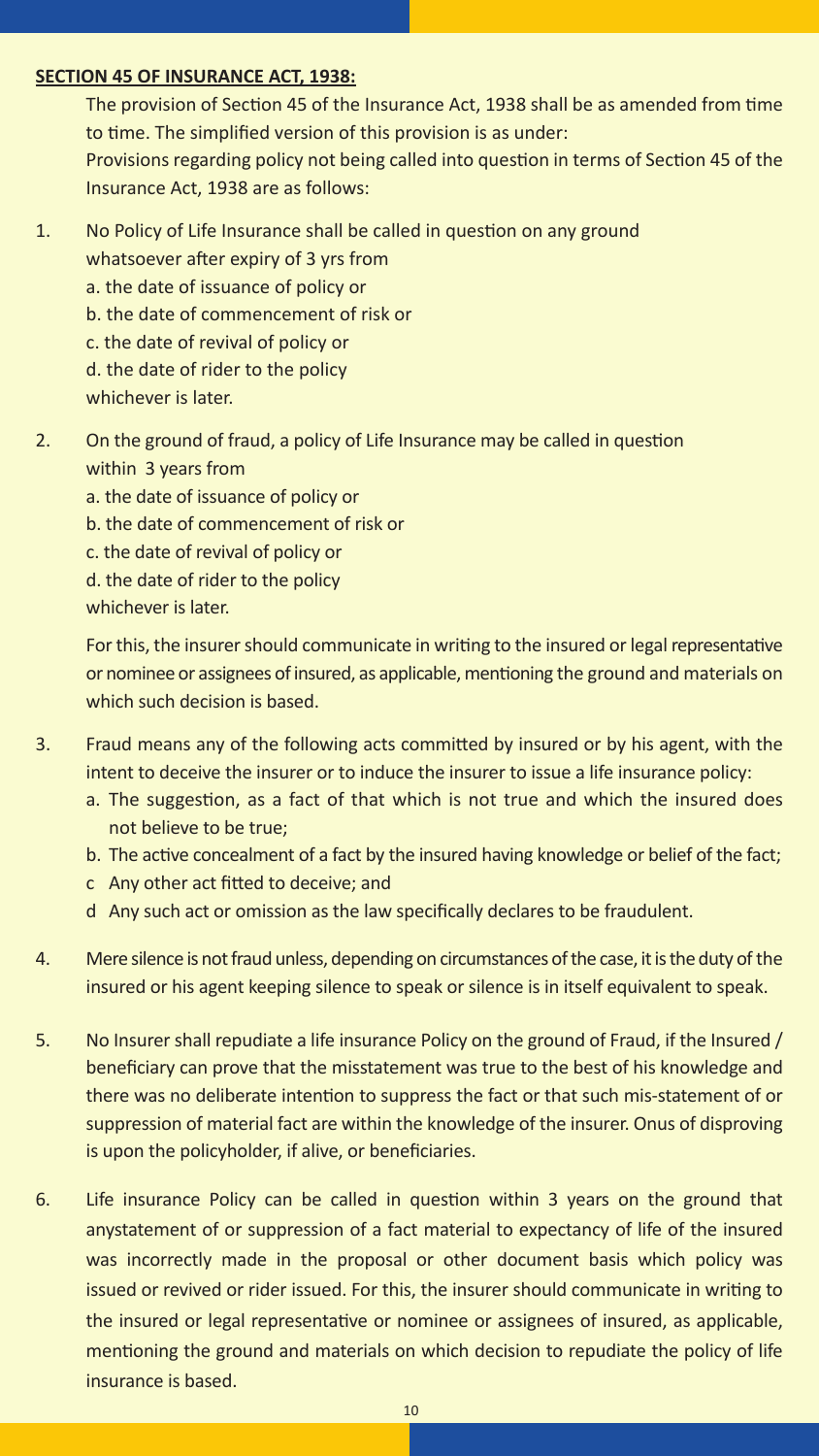- 7. In case repudiation is on ground of mis-statement and not on fraud, the premium collected on policy till the date of repudiation shall be paid to the insured or legal representative or nominee or assignees of insured, within a period of 90 days from the date of repudiation.
- 8. Fact shall not be considered material unless it has a direct bearing on the risk undertaken by the insurer. The onus is on insurer to show that if the insurer had been aware of the said fact, no life insurance policy would have been issued to the insured.
- 9. The insurer can call for proof of age at any time if he is entitled to do so and no policy shall be deemed to be called in question merely because the terms of the policy are adjusted on subsequent proof of age of life insured. So, this Section will not be applicable for questioning age or adjustment based on proof of age submitted subsequently.

[Disclaimer: This is not a comprehensive list of Section 45 of the Insurance Act, 1938, and only a simplified version prepared for general information. Policyholders are advised to refer to Section 45 of the Insurance Act, 1938, for complete and accurate details.]

#### **Prohibition of Rebates (Section 41 of the Insurance Act, 1938)**

- 1) No person shall allow or offer to allow, either directly or indirectly, as an inducement to any person to take out or renew or continue an insurance in respect of any kind of risk relating to lives or property in India, any rebate of the whole or part of the commission payable or any rebate of the premium shown on the policy, nor shall any person taking out or renewing or continuing a policy accept any rebate, except such rebate as may be allowed in accordance with the published prospectuses or tables of the insurer.
- 2) Any person making default in complying with the provisions of this section shall be liable for a penalty which may extend to ten lakh rupees.

This product brochure gives only salient features of the plan. For further details please refer to the Policy document on our website www.licindia.in or contact our nearest Branch Office.

## **BEWARE OF SPURIOUS PHONE CALLS AND FICTITIOUS/FRAUDULENT OFFERS**

IRDAI is not involved in activities like selling insurance policies,announcing bonus or investment of premiums. Public receiving such phone calls are requested to lodge a police compliant.